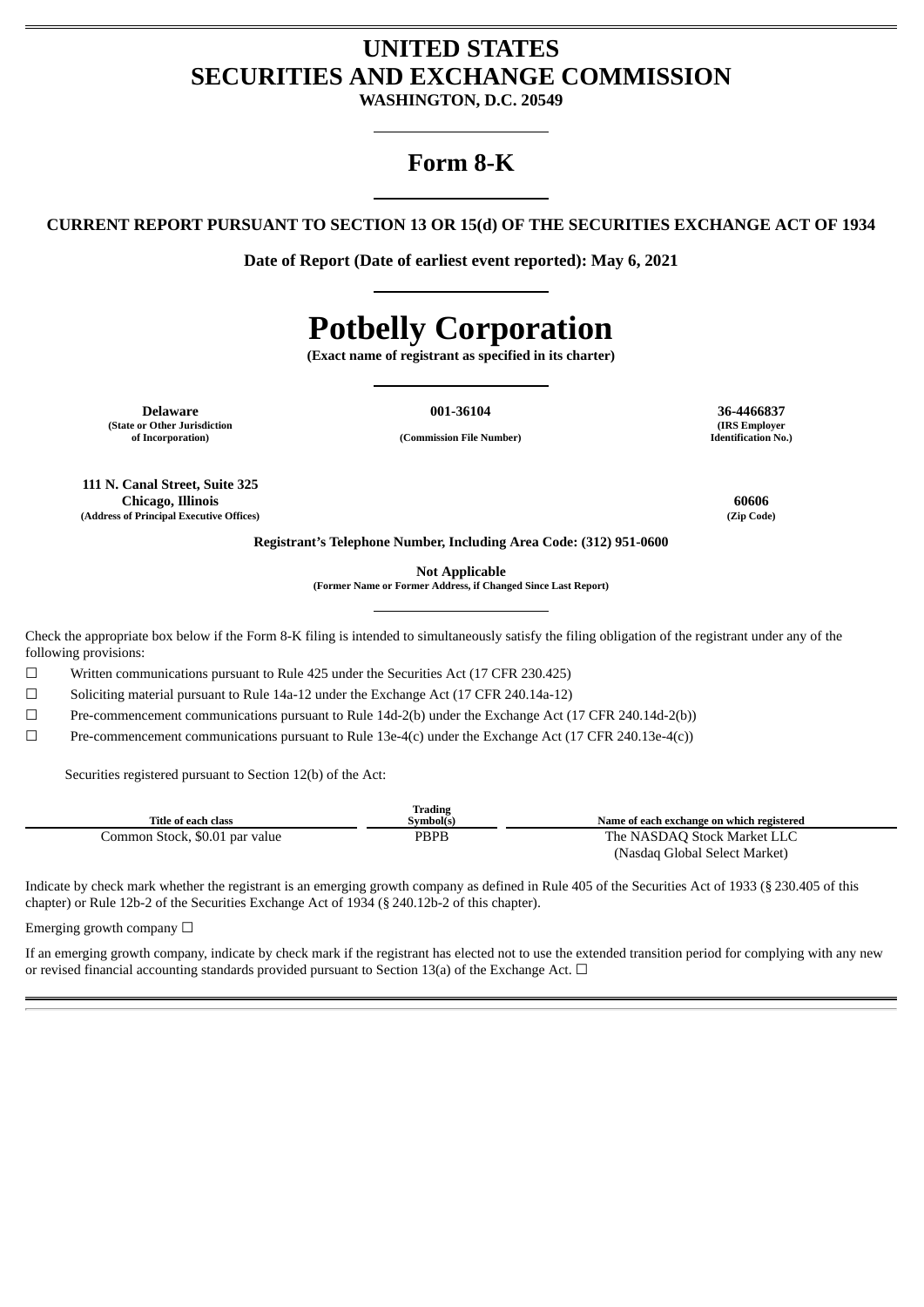# **Item 2.02. Results of Operations and Financial Condition.**

On May 6, 2021, Potbelly Corporation ("Potbelly") issued a press release disclosing earnings and other financial results for its first fiscal quarter ended March 28, 2021, and that as previously announced, its management would review these results in a conference call at 5:00 p.m. Eastern Time on May 6, 2021. The full text of the press release is furnished hereto as Exhibit 99.1.

# **Item 9.01. Financial Statements and Exhibits.**

(d) Exhibits.

| Exhibit<br>$N_{0}$ . | <b>Description</b>                                                          |
|----------------------|-----------------------------------------------------------------------------|
| 99.1                 | Potbelly Corporation Press Release dated May 6, 2021                        |
| 104                  | Cover Page Interactive Data File (embedded within the Inline XBRL document) |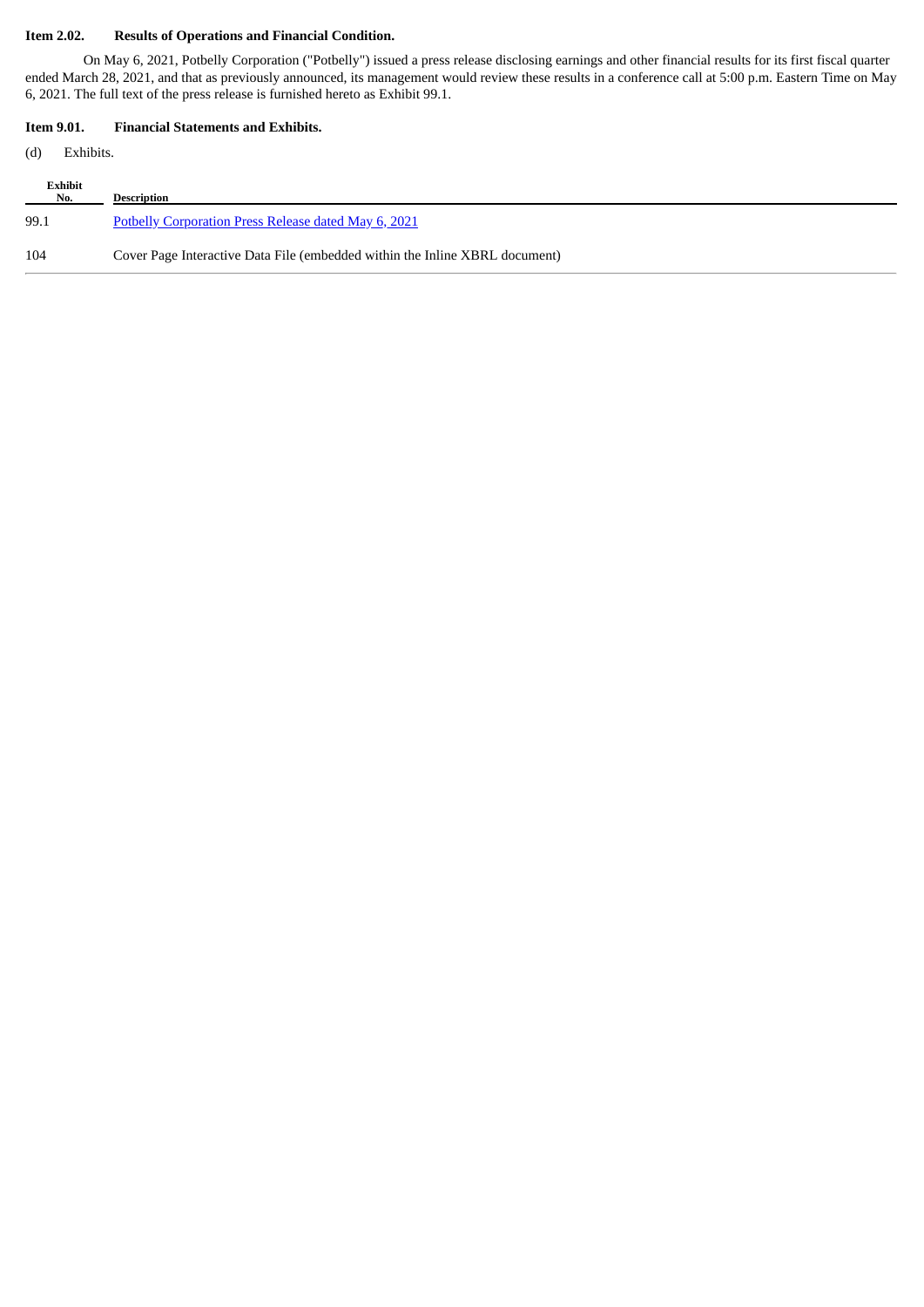# **SIGNATURES**

Pursuant to the requirements of the Securities Exchange Act of 1934, the registrant has duly caused this report to be signed on its behalf by the undersigned hereunto duly authorized.

# Date: May 6, 2021 **Potbelly Corporation**

By: /s/ Steven Cirulis

Name: Steven Cirulis

Title: Chief Financial Officer (Principal Financial Officer)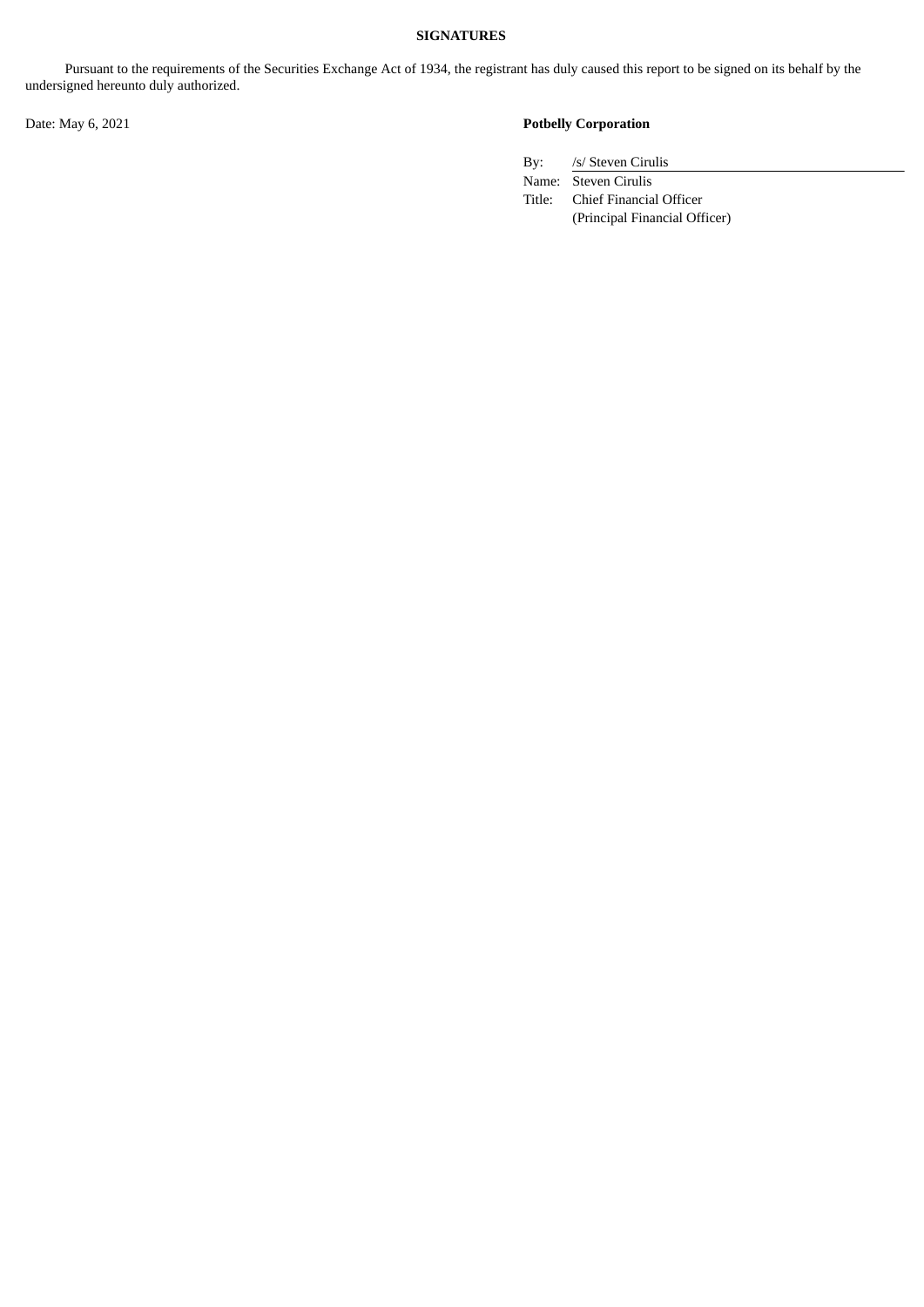

# **Potbelly Corporation Reports Results for First Fiscal Quarter 2021**

<span id="page-3-0"></span>Sales momentum accelerated throughout the first quarter due to benefits of the Company's strategic initiatives, operational improvements, and ongoing *recovery in the macro-economic environment*

*Shop-level profitability achieved ahead of expectations*

Company continues to position itself for a strong second half and reiterates its path to enterprise profitability during 2021

Chicago, IL. May 6, 2021 – Potbelly Corporation (NASDAQ: PBPB), the iconic neighborhood sandwich shop concept, today reported financial results for the first fiscal quarter ended March 28, 2021.

#### **First Quarter Strategic Successes:**

- Same-store sales trends continued to show sequential improvement, ending the first quarter at (3.1%), compared to (19.7%) in the fourth quarter of 2020, with notable strong performance in the final weeks of the quarter.
- Continued to advance the 'Traffic-Driven Profitability' strategic plan with significant activity and momentum across its strategic initiatives.
- Returned to profitability at the shop level for the quarter and ahead of previous forecast.
- Continued to drive momentum in Potbelly Perks loyalty program, adding 132,000 new members during the quarter, with Perks sales increasing 11% on a year-over-year basis.
- Subsequent to quarter's end, appointed Scott Swayne as the Company's Chief People Officer.

#### **Key highlights for the thirteen weeks ended March 28, 2021 compared to December 27, 2020:**

- Total revenues increased by 4.3% to \$78.1 million compared to \$74.9 million.
- GAAP net loss attributable to Potbelly Corporation was (\$14.5) million, compared to a GAAP net loss of (\$16.4) million. GAAP diluted loss per share was (\$0.56) compared to a GAAP diluted loss per share of (\$0.68).
- Adjusted net loss1 attributable to Potbelly Corporation was (\$8.5) million compared to an adjusted net loss of (\$13.7) million. Adjusted diluted EPS1 was a loss of (\$0.33) compared to an adjusted diluted EPS loss of (\$0.57).
- EBITDA<sup>1</sup> improved to (\$10.0) million from (\$11.3) million.
- Adjusted EBITDA1 improved slightly to (\$6.6) million compared to (\$6.9) million.
- Company paid \$3.5 million of \$11.3 million of 2020 deferred cash payments in the quarter.
- Based on the progress made during the first quarter, the Company expects to be cash flow positive by the end of the third quarter, ahead of plan.

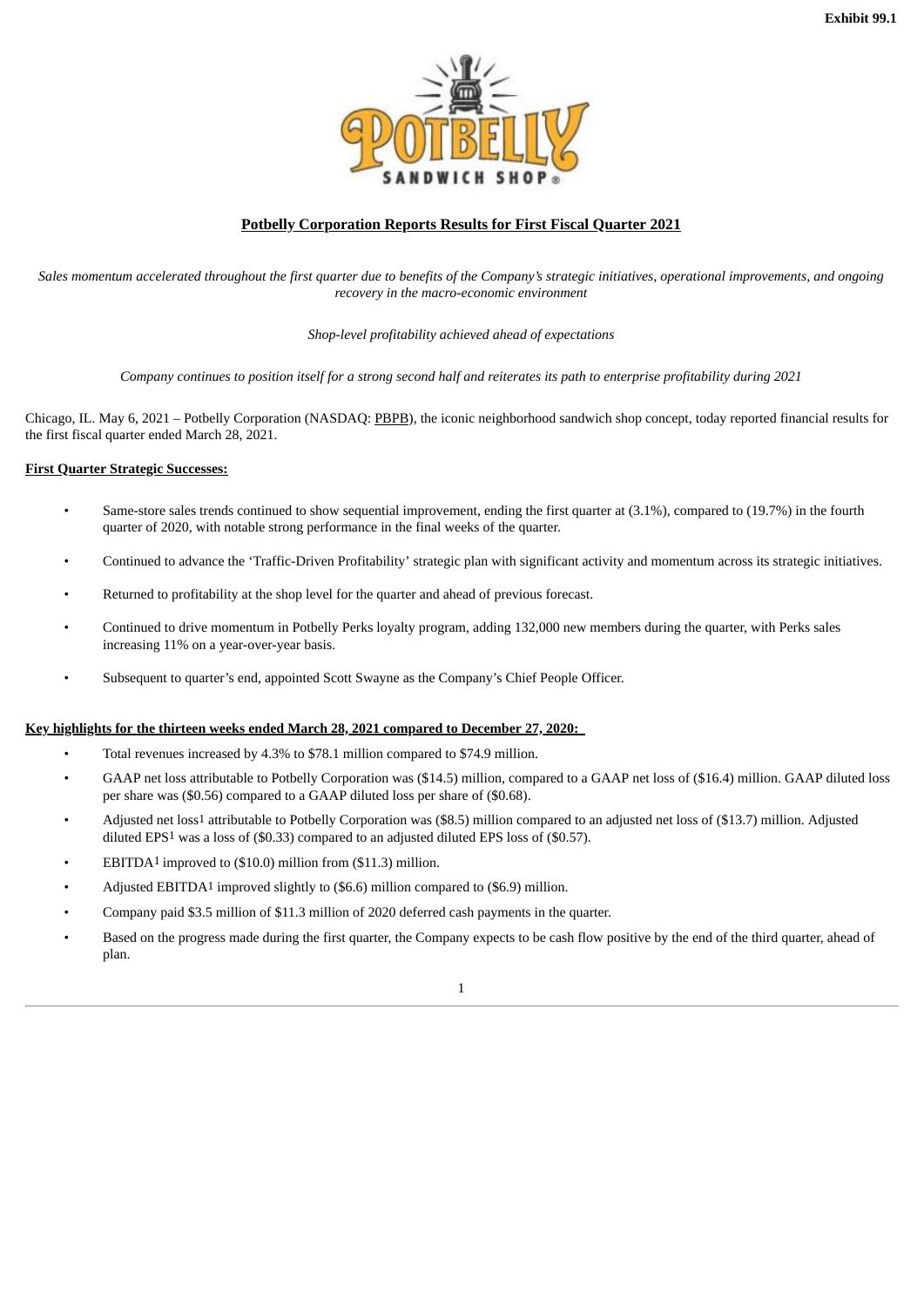- Successful execution of \$16 million private placement and amendment of credit facility during the quarter, coupled with improving cash flow dynamics, solidifies liquidity position.
- At March 28, 2021, total liquidity, inclusive of cash on hand and availability under its revolving credit facility, was \$33.5 million.

Bob Wright, President and Chief Executive Officer of Potbelly Corporation, commented, "As expected, we are seeing incremental improvement across our business as the nation continues to emerge from the pandemic. We are highly encouraged by our first quarter performance – which exceeded our expectations – and that strength has continued so far in the second quarter. The outperformance was driven by some early benefits from our strategic initiatives, operational efficiencies and improvement in the overall environment as a result of re-openings in our core markets and consumers returning to indoor dining. We achieved shop-level profitability during the quarter and continue to strive towards our stated target of enterprise-level profitability as well as positive cash flow in the second half of the year."

Wright added, "Our 'Traffic-Driven Profitability' strategic plan is building internal momentum, as several of the initiatives are being tested and/or implemented across our platform. We are seeing some success in the early stages of our tech stack upgrades including 'stickiness' in our digital business, despite steady improvements in foot traffic and on-premise dining. We are also achieving positive results from our new menu testing, which has now been rolled out to additional locations and are receiving favorable feedback on our digital and social media campaigns. On the operational side, we are seeing improved efficiencies, particularly within labor, which is resulting in better performing shops and improved customer experience. The Perks loyalty program is having great success with growth rates well above the rest of the business. Finally, we continued to strengthen the Potbelly leadership team and have filled another critical role with the addition of Scott Swayne as Chief People Officer."

Steve Cirulis, Chief Financial Officer, added, "This quarter's strong momentum further solidified our expectations for 2021, which continue to include: 1) sequential improvement in top-line results throughout each quarter of fiscal 2021, 2) the majority of our operating earnings and Adjusted EBITDA are expected to be generated in the second half of 2021, and 3) we expect to deliver enterprise-level profitability as well as positive cash flow during the second half of the year. Finally, our strong balance sheet, solid liquidity foundation and expectation of positive free cash flow to be generated by improving sales in the second half of the year provides us the flexibility to invest in the business and execute against our strategic initiatives. We will remain disciplined in terms of controlling costs and balanced in terms of investing in our strategic initiatives, with an intent to drive long-term sustainable growth."

# **Conference Call**

A conference call and audio webcast has been scheduled for 5:00 p.m. Eastern Time today to discuss these results. Investors, analysts, and members of the media interested in listening to the live presentation are encouraged to join a webcast of the call with accompanying presentation slides, available on the investor relations portion of the Company's website at www.potbelly.com. For those that cannot join the webcast, you can participate by dialing 1-800-694-6219 in the U.S. & Canada, or 1-312-281-2958 internationally, using the confirmation code of 21993600.

For those unable to participate, an audio replay will be available from 8:00 p.m. Eastern Time on Thursday, May 6, 2021 through midnight May 13, 2021. To access the replay, please call 1-844-512-2921 (U.S. & Canada) or 1-412-317-6671 (International) and enter confirmation code 21993600. A webbased archive of the conference call will also be available at the above website.

#### **About Potbelly**

Potbelly Corporation is a neighborhood sandwich concept that has been feeding customers' smiles with warm, toasty sandwiches, signature salads, handdipped shakes and other fresh menu items, customized just the way customers want them, for more than 40 years. Potbelly promises Fresh, Fast & Friendly service in an environment that reflects the local neighborhood. Since opening its first shop in Chicago in 1977, Potbelly has expanded to neighborhoods across the country - with approximately 400 company-owned shops in the United States. Additionally, Potbelly franchisees operate over 40 shops in the United States. For more information, please visit our website at www.potbelly.com.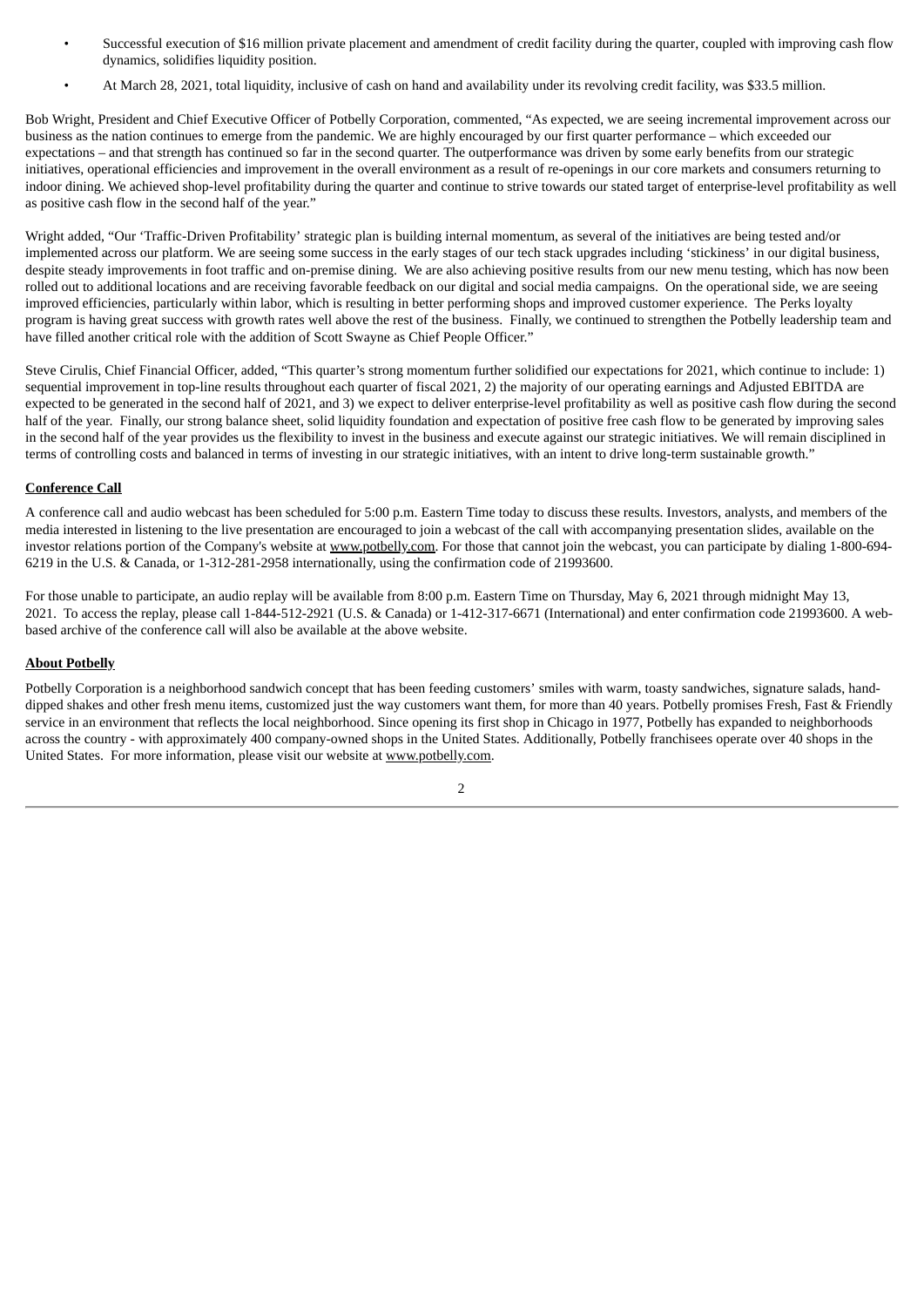# **Definitions**

The following definitions apply to these terms as used throughout this press release:

- **Revenues** represents net company-operated sandwich shop sales and our franchise operations. Net company-operated shop sales consist of food and beverage sales, net of promotional allowances and employee meals. Franchise royalties and fees consist of an initial franchise fee, a franchise development agreement fee and royalty income from the franchisee.
- **Company-operated comparable store sales** represents the change in year-over-year sales for the comparable company-operated store base open for 15 months or longer.
- **EBITDA** represents income before depreciation and amortization expense, interest expense and the provision for income taxes.
- **Adjusted EBITDA** represents income before depreciation and amortization expense, interest expense and the provision for income taxes, adjusted to eliminate the impact of other items, including certain non-cash as well as other items that we do not consider representative of our ongoing operating performance.
- **Shop-level profit** represents income (loss) from operations less franchise royalties and fees, general and administrative expenses, depreciation expense, pre-opening costs, restructuring costs and impairment, loss on the disposal of property and equipment and shop closures.
- **Shop-level profit margin** represents shop-level profit expressed as a percentage of net company-operated sandwich shop sales.

#### **1Non-GAAP Financial Measures**

We prepare our financial statements in accordance with Generally Accepted Accounting Principles ("GAAP"). Within this press release, we make reference to EBITDA, adjusted EBITDA, adjusted diluted EPS, adjusted net loss, shop-level profit, and shop-level profit margin, which are non-GAAP financial measures. The Company includes these non-GAAP financial measures because management believes they are useful to investors in that they provide for greater transparency with respect to supplemental information used by management in its financial and operational decision making.

Management uses adjusted EBITDA, adjusted net income and adjusted diluted EPS to evaluate the Company's performance and in order to have comparable financial results to analyze changes in our underlying business from quarter to quarter. Adjusted EBITDA, adjusted net income and adjusted diluted EPS exclude the impact of certain non-cash charges and other special items that affect the comparability of results in past quarters. Management uses shop-level profit and shop-level profit margin as key metrics to evaluate the profitability of incremental sales at our shops, to evaluate our shop performance across periods and to evaluate our shop financial performance against our competitors.

Accordingly, the Company believes the presentation of these non-GAAP financial measures, when used in conjunction with GAAP financial measures, is a useful financial analysis tool that can assist investors in assessing the Company's operating performance and underlying prospects. This analysis should not be considered in isolation or as a substitute for analysis of our results as reported under GAAP. This analysis, as well as the other information in this press release, should be read in conjunction with the Company's financial statements and footnotes contained in the documents that the Company files with the U.S. Securities and Exchange Commission. The non-GAAP financial measures used by the Company in this press release may be different from the methods used by other companies. For more information on the non-GAAP financial measures, please refer to the table, "Reconciliation of Non-GAAP Financial Measures to GAAP Financial Measures."

#### **Forward-Looking Statements**

In addition to historical information, this press release contains forward-looking statements within the meaning of Section 27A of the Securities Act of 1933, as amended, Section 21E of the Securities Exchange Act of 1934, as amended and the Private Securities Litigation Reform Act of 1995. Forwardlooking statements, written, oral or otherwise made, represent the Company's expectation or belief concerning future events. Without limiting the foregoing, the words "believes," "expects," "may," "might," "will," "should,"

3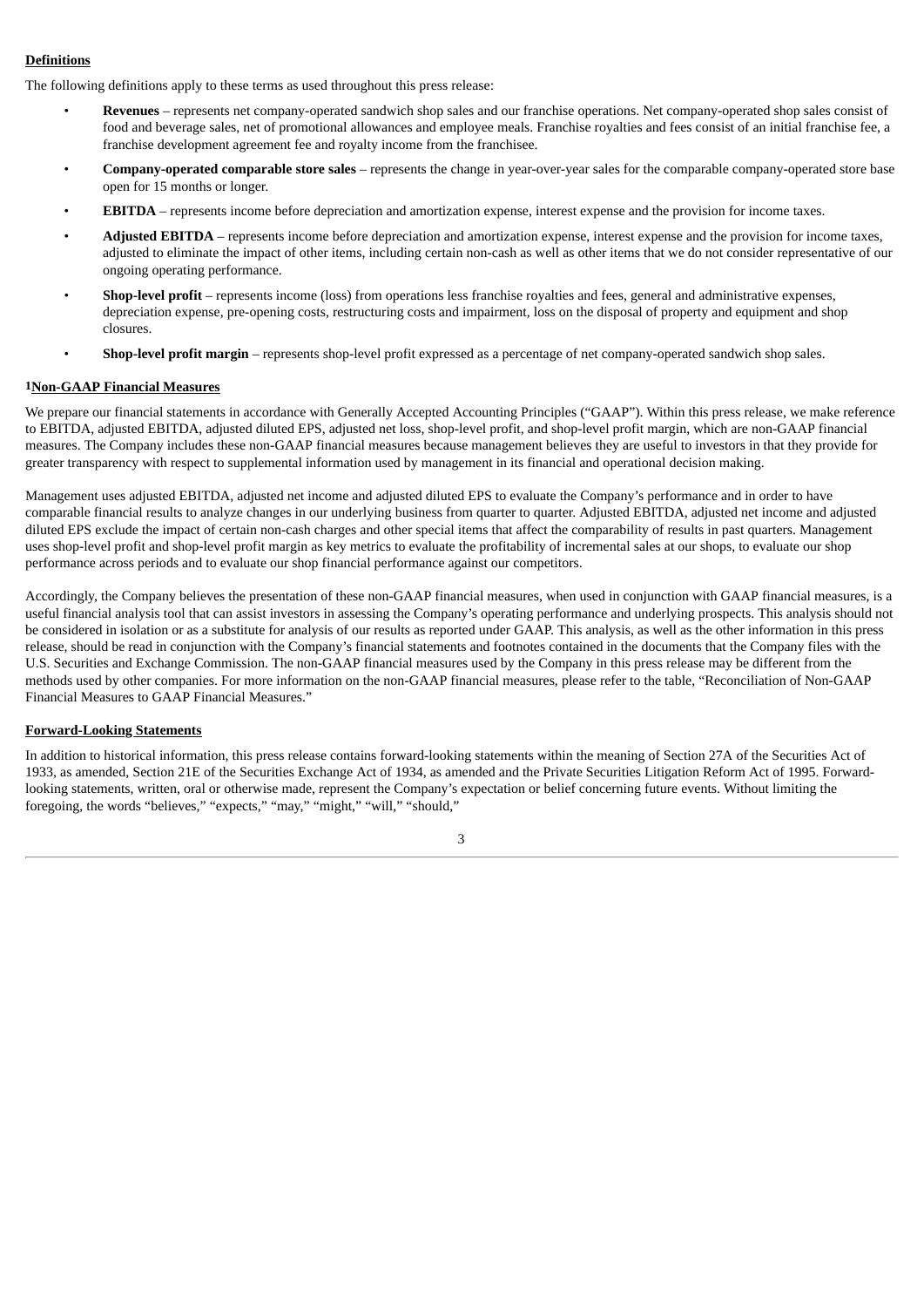"seeks," "intends," "plans," "strives," "goal," "estimates," "forecasts," "projects" or "anticipates" or the negative of these terms and similar expressions are intended to identify forward-looking statements. Forward-looking statements included in this press release may include, among others, statements relating to our future financial position and results of operations, business strategy, budgets, projected costs and plans and objectives of management for future operations, our expectations regarding improvements in top-line results throughout each fiscal quarter in 2021, our expectation that the majority of our operating earnings and Adjusted EBITDA will be generated in the second half of 2021, our expectation that we will deliver enterprise-level profitability and positive cash flow during the second half of 2021, the strengthening of our liquidity position throughout 2021 and our intention to stay disciplined in controlling costs and balanced in investing in our strategic initiatives. By nature, forward-looking statements involve risks and uncertainties that could cause actual results to differ materially from those projected or implied by the forward-looking statement, due to reasons including, but not limited to, risks related to the COVID-19 outbreak; compliance with our Credit Agreement covenants; competition; general economic conditions; our ability to successfully implement our business strategy; the success of our initiatives to increase sales and traffic; changes in commodity, energy and other costs; our ability to attract and retain management and employees; consumer reaction to industry-related public health issues and perceptions of food safety; our ability to manage our growth; reputational and brand issues; price and availability of commodities; consumer confidence and spending patterns; and weather conditions. In addition, there may be other factors of which we are presently unaware or that we currently deem immaterial that could cause our actual results to be materially different from the results referenced in the forward-looking statements. All forward-looking statements contained in this press release are qualified in their entirety by this cautionary statement. Although we believe that our plans, intentions and expectations are reasonable, we may not achieve our plans, intentions or expectations. Forward-looking statements are based on current expectations and assumptions and currently available data and are neither predictions nor guarantees of future events or performance. You should not place undue reliance on forward-looking statements, which speak only as of the date hereof. See "Risk Factors" and "Cautionary Statement on Forward-Looking Statements" included in our most recent annual report on Form 10-K and other risk factors described from time to time in subsequent quarterly reports on Form 10-Q or other subsequent filings, all of which are available on our website at www.potbelly.com. The Company undertakes no obligation to publicly update or revise any forward-looking statement as a result of new information, future events or otherwise, except as otherwise required by law.

Contact:

Lisa Fortuna or Ryan Coleman Alpha IR Group 312-445-2870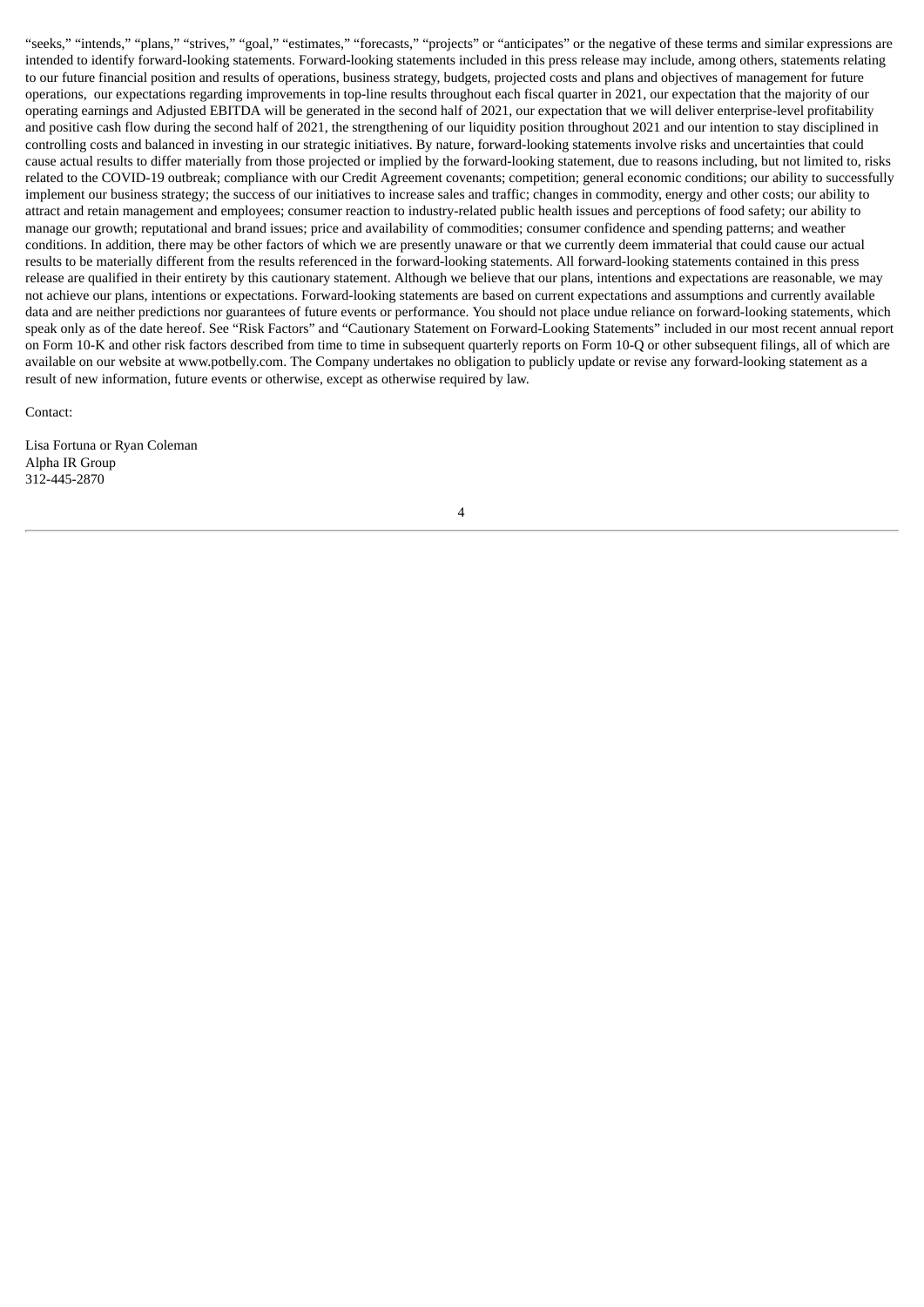## **Potbelly Corporation Consolidated Statements of Operations and Margin Analysis – Unaudited (Amounts in thousands, except per share data)**

|                                                                 |           | For the 13 Weeks Ended |            |                |           |                |  |
|-----------------------------------------------------------------|-----------|------------------------|------------|----------------|-----------|----------------|--|
|                                                                 | March 28, |                        | $%$ of     | March 29,      |           | $%$ of         |  |
|                                                                 |           | 2021                   | Revenue    |                | 2020      | <b>Revenue</b> |  |
| <b>Revenues</b>                                                 |           |                        |            |                |           |                |  |
| Sandwich shop sales, net                                        | \$        | 77,501                 | 99.3%      | $\mathfrak{S}$ | 86,961    | 99.3%          |  |
| Franchise royalties and fees                                    |           | 562                    | 0.7        |                | 629       | 0.7            |  |
| <b>Total revenues</b>                                           |           | 78,063                 | 100.0      |                | 87,590    | 100.0          |  |
|                                                                 |           |                        |            |                |           |                |  |
| <b>Expenses</b>                                                 |           |                        |            |                |           |                |  |
| (Percentages stated as a percent of sandwich shop sales, net)   |           |                        |            |                |           |                |  |
| Sandwich shop operating expenses                                |           |                        |            |                |           |                |  |
| Cost of goods sold, excluding depreciation                      |           | 21,469                 | 27.7       |                | 24,174    | 27.8           |  |
| Labor and related expenses                                      |           | 28,614                 | 36.9       |                | 30,397    | 35.0           |  |
| Occupancy expenses                                              |           | 13,599                 | 17.5       |                | 15,028    | 17.3           |  |
| Other operating expenses                                        |           | 13,335                 | 17.2       |                | 12,765    | 14.7           |  |
|                                                                 |           |                        |            |                |           |                |  |
| (Percentages stated as a percent of total revenues)             |           |                        |            |                |           |                |  |
| Advertising                                                     |           | 460                    | 0.6        |                | 441       | 0.5            |  |
| General and administrative expenses                             |           | 7,423                  | 9.5        |                | 9,834     | 11.2           |  |
| Depreciation expense                                            |           | 4,174                  | 5.3        |                | 5,456     | 6.2            |  |
| Pre-opening costs                                               |           |                        | $\ast$     |                | 64        | $\ast$         |  |
| Impairment, loss on disposal of property and equipment and shop |           |                        |            |                |           |                |  |
| closures                                                        |           | 3,122                  | 4.0        |                | 6,416     | 7.3            |  |
| Total expenses                                                  |           | 92,196                 | >100       |                | 104,575   | >100           |  |
| Loss from operations                                            |           | (14, 133)              | (18.1)     |                | (16,985)  | (19.4)         |  |
|                                                                 |           |                        |            |                |           |                |  |
| Interest expense, net                                           |           | 288                    | 0.4        |                | 74        | $*$            |  |
| Loss before income taxes                                        |           | (14, 421)              | (18.5)     |                | (17,059)  | (19.5)         |  |
| Income tax expense (benefit)                                    |           | 53                     | 0.1        |                | (3,709)   | $\ast$         |  |
| Net loss                                                        |           | (14, 474)              | (18.5)     |                | (13,350)  | (15.2)         |  |
| Net loss attributable to non-controlling interest               |           | (2)                    | (0.0)      |                | (14)      |                |  |
| <b>Net loss attributable to Potbelly Corporation</b>            | \$        | (14, 472)              | $(18.5)\%$ | \$             | (13, 336) | $(15.2)\%$     |  |

## **Net loss per common share attributable to common shareholders:**

| <b>Basic</b>                                | لا | (0.56) | (0.56)<br>P |
|---------------------------------------------|----|--------|-------------|
| Diluted                                     |    | (0.56) | (0.56)      |
| Weighted average common shares outstanding: |    |        |             |
| <b>Basic</b>                                |    | 25,944 | 23,646      |
| Diluted                                     |    | 25,944 | 23,646      |
|                                             |    |        |             |
|                                             |    |        |             |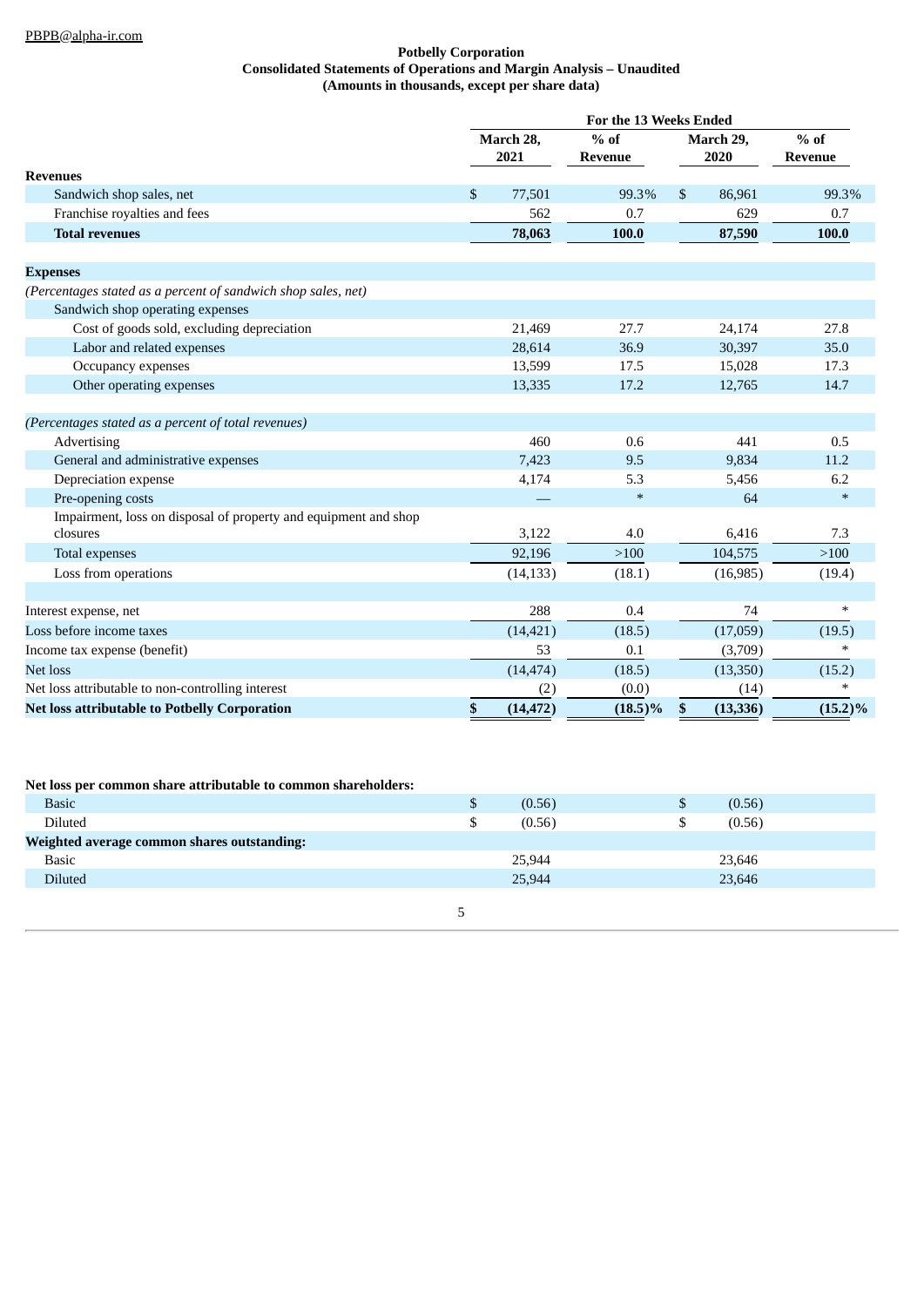## **Potbelly Corporation Reconciliation of Non-GAAP Financial Measures to GAAP Financial Measures – Unaudited (Amounts in thousands, except per share data)**

|                                                                                  | For the 13 Weeks Ended |           |                   |          |
|----------------------------------------------------------------------------------|------------------------|-----------|-------------------|----------|
|                                                                                  | March 28,<br>2021      |           | March 29,<br>2020 |          |
| Net loss attributable to Potbelly Corporation, as reported                       |                        | (14, 472) | \$                | (13,336) |
| Impairment, loss on disposal of property and equipment and shop closures(1)      |                        | 3,122     |                   | 6.416    |
| Proxy related costs(2)                                                           |                        |           |                   | 446      |
| Total adjustments before income tax                                              |                        | 3,122     |                   | 6,862    |
| Income tax adjustments(3)                                                        |                        | 2,876     |                   | (1,209)  |
| Total adjustments after income tax                                               |                        | 5,998     |                   | 5,653    |
| Adjusted net loss attributable to Potbelly Corporation                           |                        | (8, 474)  |                   | (7,683)  |
|                                                                                  |                        |           |                   |          |
| Net loss attributable to Potbelly Corporation per share, basic                   | \$                     | (0.56)    | \$                | (0.56)   |
| Net loss attributable to Potbelly Corporation per share, diluted                 | \$                     | (0.56)    | \$                | (0.56)   |
|                                                                                  |                        |           |                   |          |
| Adjusted net loss attributable to Potbelly Corporation per share, basic          | \$                     | (0.33)    | \$                | (0.32)   |
| Adjusted net loss attributable to Potbelly Corporation per share, diluted        | \$                     | (0.33)    | \$                | (0.32)   |
|                                                                                  |                        |           |                   |          |
| Shares used in computing adjusted net loss attributable to Potbelly Corporation: |                        |           |                   |          |
| <b>Basic</b>                                                                     |                        | 25,944    |                   | 23,646   |
| Diluted                                                                          |                        | 25,944    |                   | 23,893   |

|                                                                                | For the 13 Weeks Ended |           |                   |           |
|--------------------------------------------------------------------------------|------------------------|-----------|-------------------|-----------|
|                                                                                | March 28,<br>2021      |           | March 29,<br>2020 |           |
| Net loss attributable to Potbelly Corporation, as reported                     |                        | (14, 472) | S.                | (13, 336) |
| Depreciation expense                                                           |                        | 4,174     |                   | 5,456     |
| Interest expense, net                                                          |                        | 288       |                   | 74        |
| Income tax expense (benefit)                                                   |                        | 53        |                   | (3,709)   |
| <b>EBITDA</b>                                                                  |                        | (9,957)   |                   | (11, 515) |
| Impairment, loss on disposal of property and equipment and shop closures $(1)$ |                        | 3,122     |                   | 6,416     |
| Stock-based compensation                                                       |                        | 193       |                   | 490       |
| Proxy related costs(2)                                                         |                        |           |                   | 446       |
| <b>Adjusted EBITDA</b>                                                         |                        | (6.642)   |                   | (4, 163)  |

6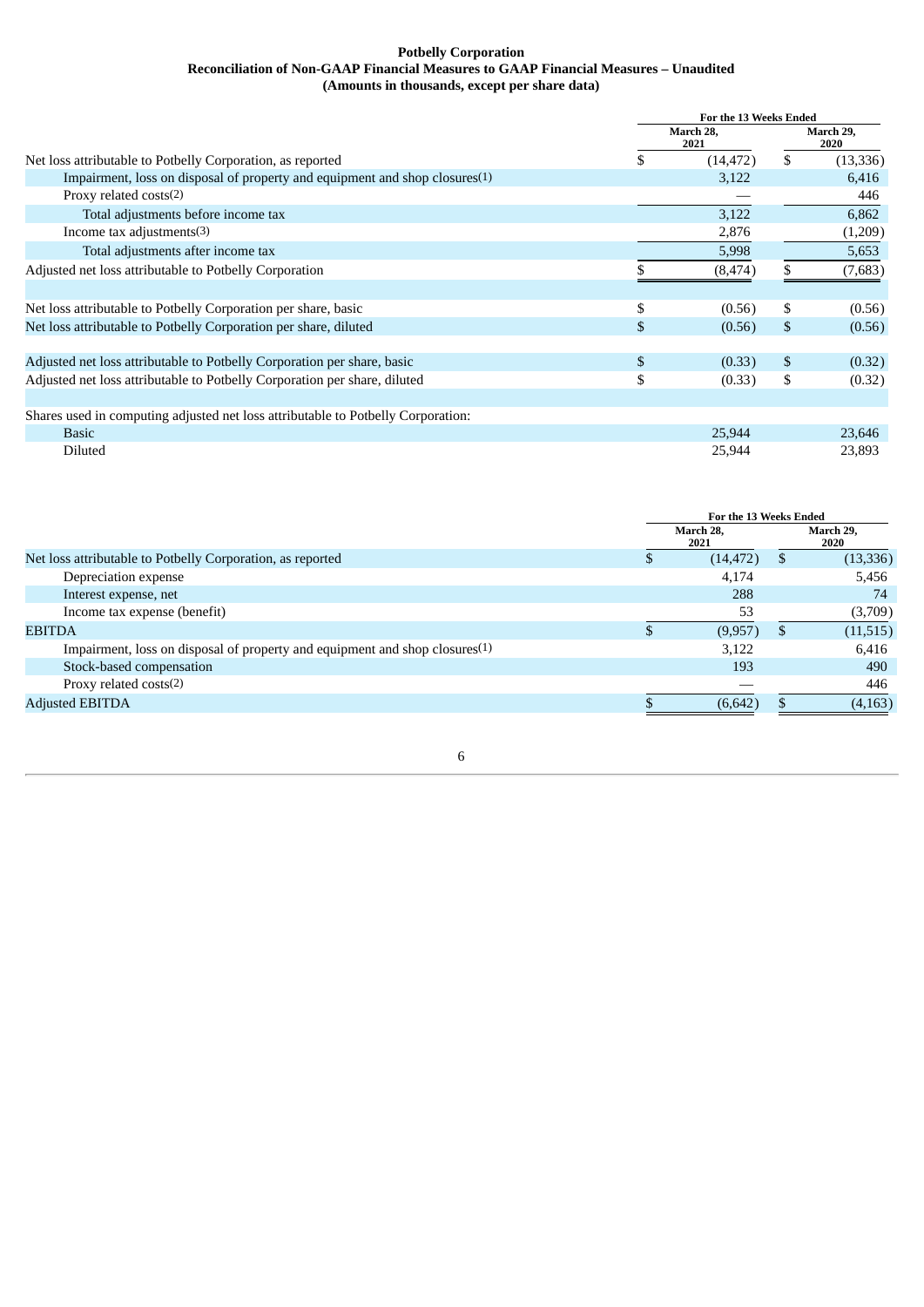## **Potbelly Corporation Reconciliation of Non-GAAP Financial Measures to GAAP Financial Measures – Unaudited (Amounts in thousands, except per share data)**

|                                                                          |                   | For the 13 Weeks Ended |    |                   |  |
|--------------------------------------------------------------------------|-------------------|------------------------|----|-------------------|--|
|                                                                          | March 28,<br>2021 |                        |    | March 29,<br>2020 |  |
| Loss from operations                                                     | S                 | (14, 133)              | \$ | (16, 985)         |  |
| Less: Franchise royalties and fees                                       |                   | 562                    |    | 629               |  |
| Advertising                                                              |                   | 460                    |    | 441               |  |
| General and administrative expenses                                      |                   | 7,423                  |    | 9,834             |  |
| Depreciation expense                                                     |                   | 4,174                  |    | 5,456             |  |
| Pre-opening costs                                                        |                   |                        |    | 64                |  |
| Impairment, loss on disposal of property and equipment and shop closures |                   | 3,122                  |    | 6,416             |  |
| Shop-level profit (loss) [Y]                                             |                   | 484                    |    | 4,597             |  |
| Total revenues                                                           | S                 | 78,063                 | S. | 87,590            |  |
| Less: Franchise royalties and fees                                       |                   | 562                    |    | 629               |  |
| Sandwich shop sales, net [X]                                             |                   | 77,501                 |    | 86,961            |  |
| Shop-level profit (loss) margin $[Y \div X]$                             |                   | $0.6\%$                |    | 5.3%              |  |

|                                         |                   | For the 13 Weeks Ended |  |
|-----------------------------------------|-------------------|------------------------|--|
|                                         | March 28,<br>2021 | March 29,<br>2020      |  |
| <b>Selected Operating Data</b>          |                   |                        |  |
| Shop Activity:                          |                   |                        |  |
| Company-operated shops, end of period   | 399               | 427                    |  |
| Franchise shops, end of period          | 45                | 46                     |  |
| Revenue Data:                           |                   |                        |  |
| Company-operated comparable store sales | $(3.1)\%$         | $(10.1)\%$             |  |